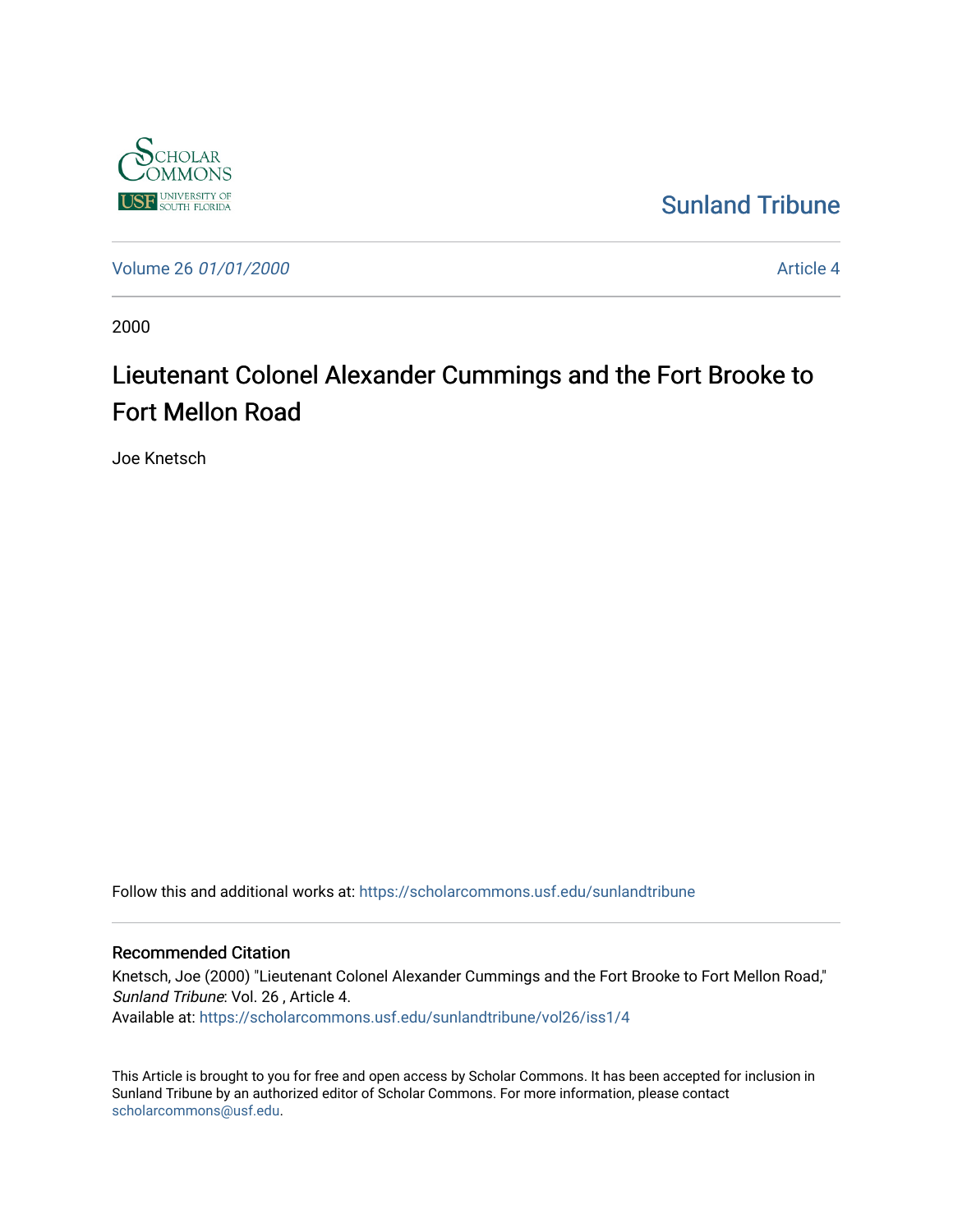## Lieutenant Colonel Alexander Cummings and the Fort Brooke to Fort Mellon Road

Dr. Joe Knetsch

The author of the following document, Lieutenant Colonel Alexander Cummings, was a

proud veteran of the War of 1812 who began his long and illustrious military career in 1808 as a Second Lieutenant of the "Light Dragoons". Prior to the War of 1812, he had received two promotions (First Lieutenant and Captain), which was a difficult task in the days of the small army. The native of Ireland worked hard during the war and was rewarded with a transfer to the 4th Regiment of Infantry in 1815. Within four short years, he had risen to the rank of Major of the 8th Regiment of Infantry, transferring to the 7th Regiment of Infantry in 1823. In 1828, Cummings received a promotion to the rank of Lieutenant Colonel of the 2nd Regiment of Infantry. Assigned to Florida duty in November of 1838, as he notes below, he immediately set out for his post at Fort Brooke, Tampa Bay. The uncertainty of travel on Florida waters during the Second Seminole War (1835-1842) is well illustrated in the following document. After the completion of this road, Cummings returned to Fort Brooke and was rewarded for his diligent attention to duty with a full Colonel's rank in December of 1839. He did not have the pleasure of enjoying this rank for too long. Alexander Cummings passed from this earth on January 31,  $1842<sup>1</sup>$ 

The route depicted on the map includes a number of place names which currently exist on the map of Florida, including the city of Maitland. However, some of the other spots are foreign to our current experience. Forts Sullivan, Cummings, Gatlin, and Mellon no

longer exist. Luckily, historian Canter Brown Jr., in his award-winning volume, Florida's Peace River Frontier has identified these places for us. The old Indian town of Itchepuckesassa/Fort Sullivan is today's Plant City; Fort Cummings is known to all today as Lake Alford; and Fort Davenport gave its name to the community of Davenport in northeastern Polk County.<sup>2</sup> Fort Gatlin is reputed to be the original home of today's Orlando, while at the eastern end of the road, Fort Mellon became the nucleus for the city of Sanford. This war-time road became an important route for the early settlers of the area and greatly facilitated communication between the settlements, which relied heavily upon the troops stationed at Fort Brooke for protection once the war had ended. An important part of the route is still in use as State Road No. 92, connecting Lake Alford with Davenport and Kissimmee.

In the document that follows, the reader will see the rough frontier of Florida in its most raw form. The road was constructed in essentially virgin territory [as the Army and white population understood the term]. The low, boggy and muddy wetlands were a major impediment to road construction. The men labored nearly as long constructing some of the bridges and causeways as they did in building Forts Sullivan and Cummings. What is more remarkable about the document is that this construction took place at the beginning of what was the rainy season in South Florida. The fact that the weather is not mentioned is a good indication that this year was one of the few dry years during that long and tragic war. Additionally, it should be kept in mind while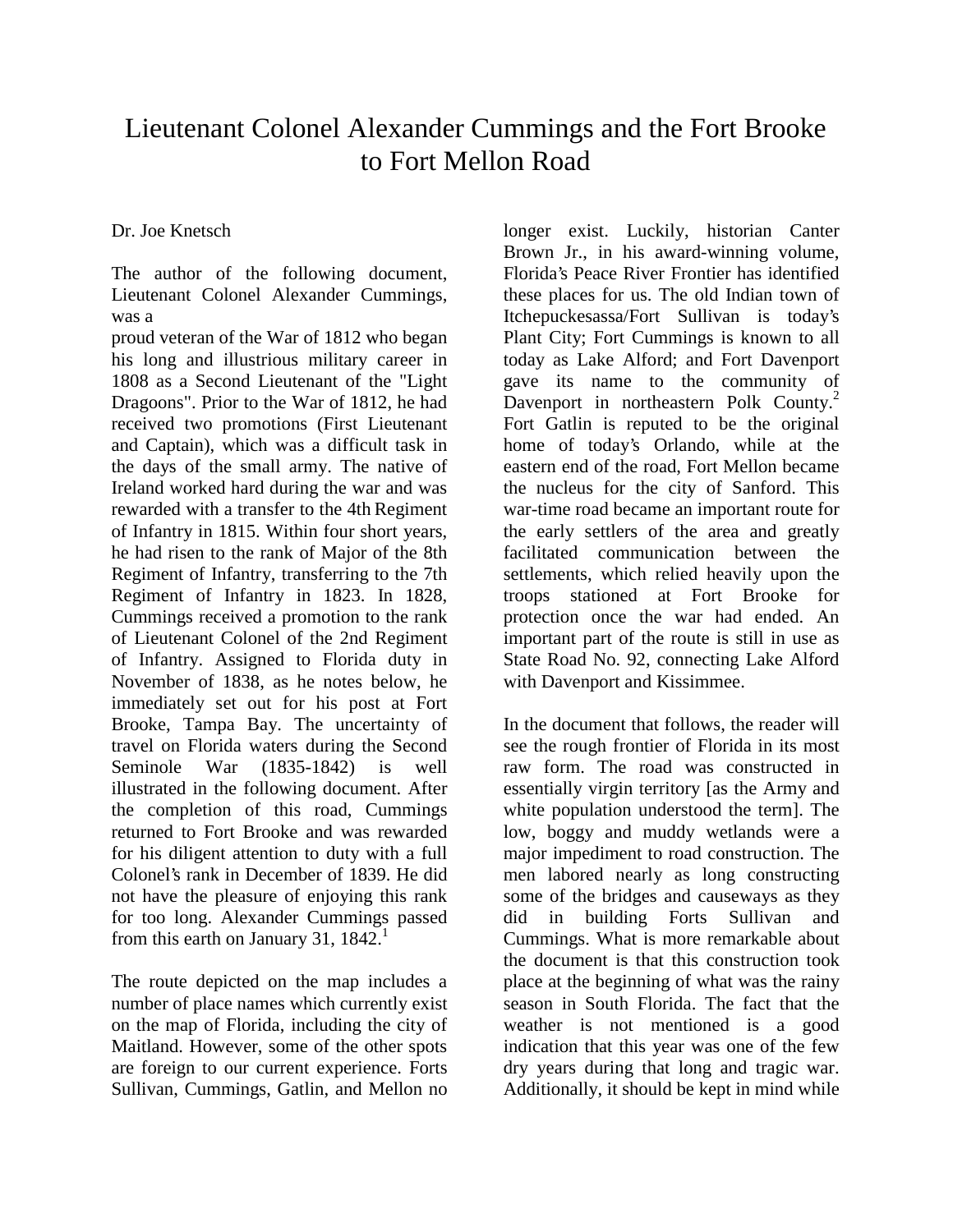reading this report that the entire enterprise was done under the watchful eyes of the Seminoles and their allies. Just because the Army officers make little or no mention of their immediate presence does not mean they were unobserved. The fact that recent horse tracks were noticed headed toward the Big Cypress clearly indicates their presence. The tenacity and bravery of the men of Cummings' command cannot be doubted under these telling circumstances.

### *Head quarters, Eastern District*

*of Florida,* 

*Fort Heileman, June 10, 1839,* 

*Sir,* 

*In obedience to a circular dated Head quarters, Army of the south, Fort Brooke 23d May 1839*, requiring a report of my operations in Florida from the commencement of the campaign last hall to the present time, giving as far as practicable the movements of the several detachments, under my command, the number and extent of bridges, causeways, Blockhouses built &c. I have the honour to state, that I arrived in Florida on the 8th of November last at Garey's Ferry, and was informed that Genl. Taylor had left directions that I should repair to Fort Brooke on the 12th of Nov. I set Out with my staff for Fort White [on the Santa Fe River, where I expected to find a steam boat for Tampa Bay, in this however, I was disappointed, and after remaining there four days with a hope that a boat would reache the place, I retraced my steps to Newnansville, & from thence to Micanopy & continued on to Fort Clinch [on the Withlacoochee River] where I met with Genl. Taylor who was on his way to the Suwannee & Middle Florida. From (Genl. Taylor I received an order for my Government in obedience to which, I

proceeded on to Fort Brooke, being accompanied as far as the Anuttelaga Hammock by Captain Garrett of the 1st Inf, with his company, who was directed to establish a post at this point. I reached Fort Brooke on the 8th of December, where I found about 260 Indians & negroes assembled for emigration, Captain Abercrombie had not returned from the Sanybal [Caloosahatchee River], to which he had been sent by Genl. Taylor with a view to prevail on the hostile Indians to come in. The command at Fort Brooke being small I was desirous that the Captain should return with his company before I should set out on the duties assigned me by the General. I deemed it hardly safe to leave the post without a sufficient force for its protection while there was so large a number of Indians & negroes, some of whom, it was believed, were not too well disposed towards us.

*Major McClintock with four companies of the 3d Regt. of Artillery, arrived at Tampa Bay about the middle of Dec.* which with the three companies of Infantry, made the command appear large on paper, it must be understood, however, in speaking of companies, that none of them were complete the Artillery averaging about forty, & the Infantry a little over fifty men to a company.

*On the 7th of January 1839*, three companies of Arty & two of Inf. marched out in the direction of Hitchpucksassa with Brevt. Major Wilcox & I joined them in the evening, the train consisted of thirty tour wagons loaded with provisions & forage, the road was accurately measured & marked by Lieut. Ketchum, Actg. Topographical Engineer.

*8th. Tile troops were under way at daylight & left the Peace creek road 11 miles from Tampa Bay*, two miles farther we came to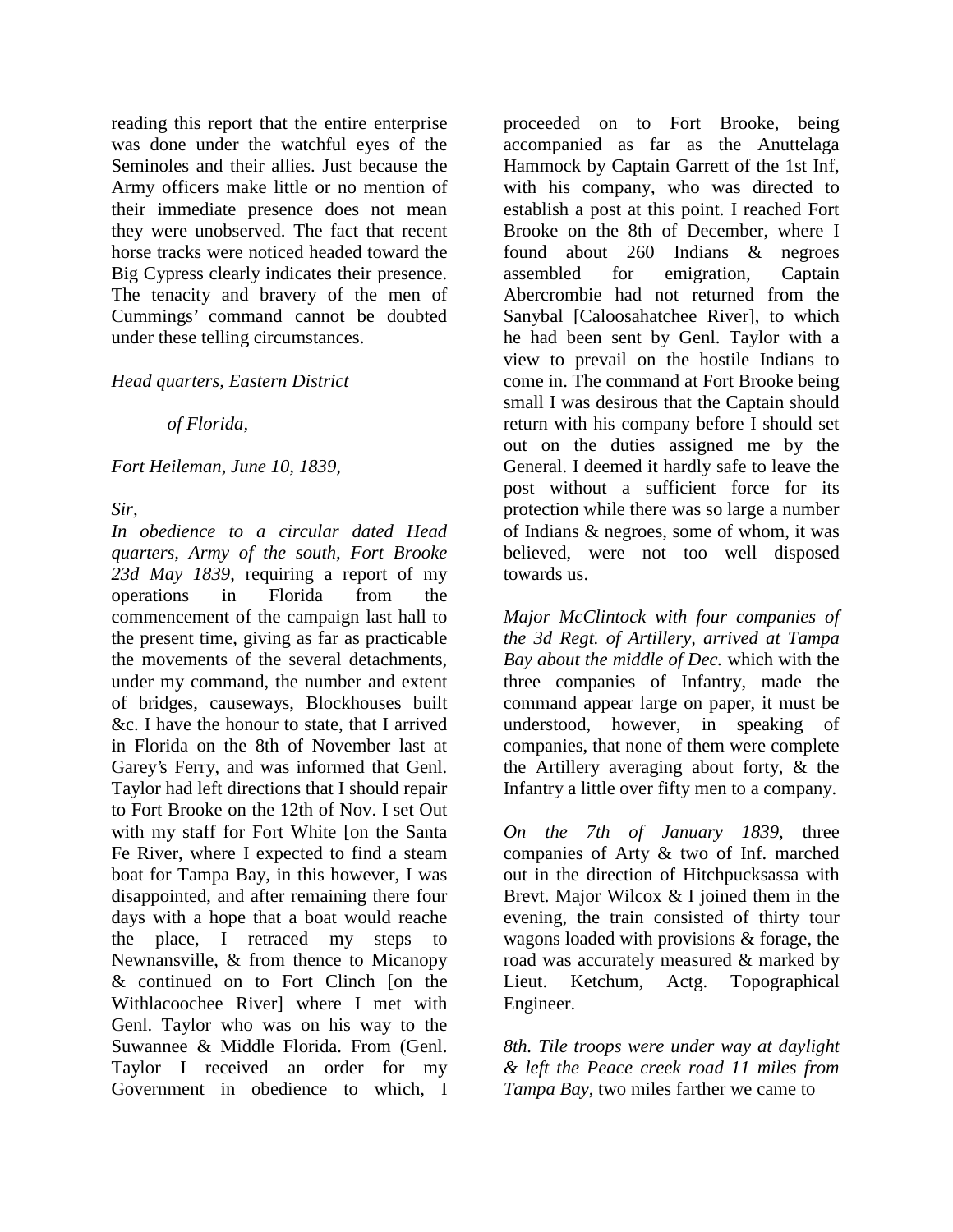

**This finely detailed map, prepared by Adjutant Clendenin, 2nd Regiment of Infantry, United States Army, clearly shows the locations of several fortifications on the Florida frontier. Forts Mellon, Maitland, and Gatlin are in the top right section.** *Lake Ahapopka* **is due west of Fort Maitland. Tampa Bay, the Hillsborough River, and Fort Brooke can he seen in the bottom left. Fort Dade is just up from center. Fort Cummings, known today as Lake Alfred, was named for Lt. Col. Alexander Cummings.** *(Map from the National Archives courtesy of the author.)*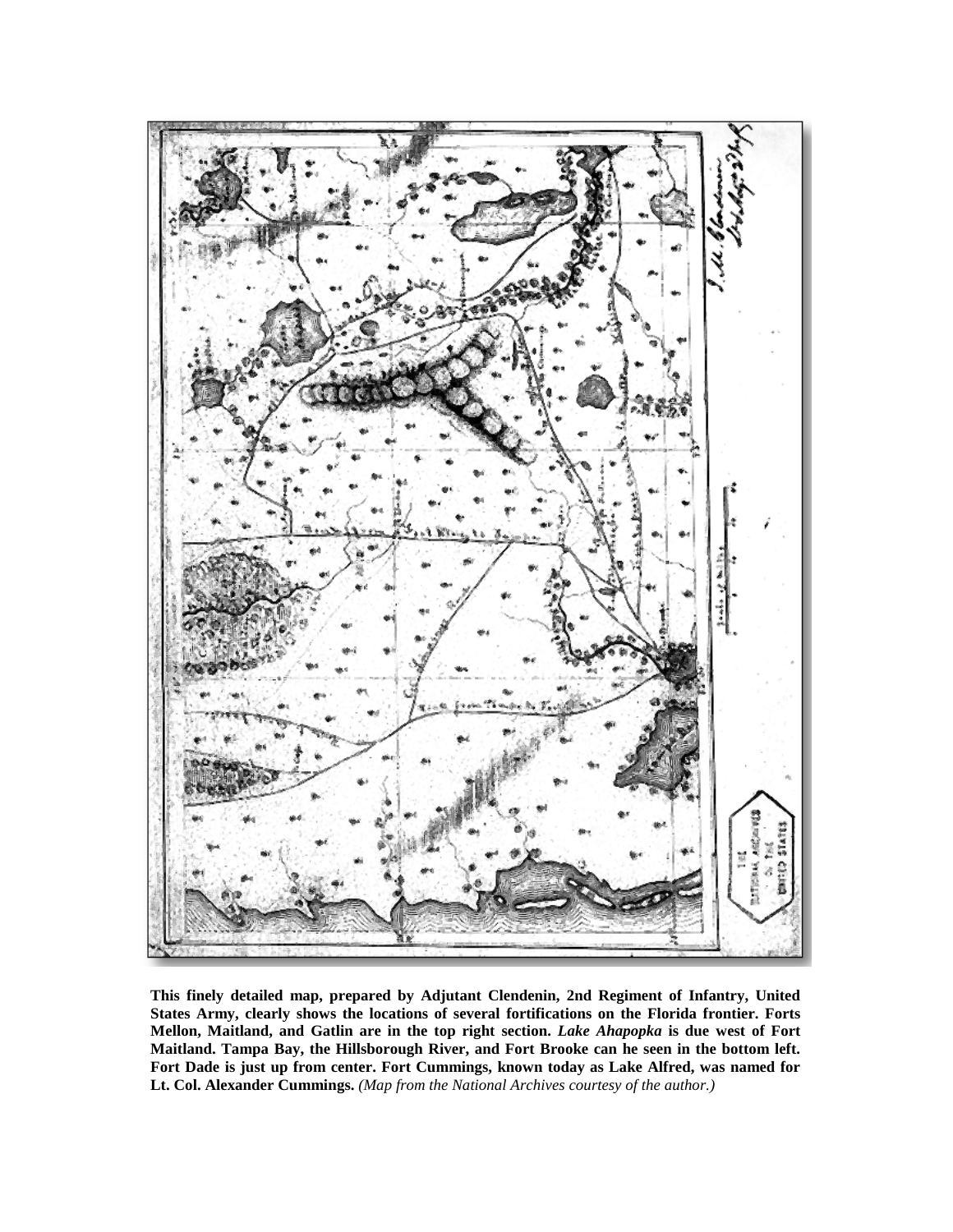the Plantation of Mr. Simmons, which had been abandoned soon after the commencement of the war, the Indians had destroyed all the buildings fences &c &c. from this place the road was opened as we advanced, at the distance of 15 miles we came to a small stream with muddy bottom over which was thrown a bridge of rough logs, two miles farther brought us to Buzzard creek [Baker Creek], which empties into the Thono de sassa lake, the stream was deep & muddy on each side, here we made a substantial bridge about 200 feet in length with a causeway on each side which enabled us to pass the wagons over in safety. Encamp at this creek where we were engaged two days in building the bridge.

*10th. Pass through low grounds & swamps*, the pioneers had heavy work in opening the road, progress about 5 miles.

*11th. Made an early start & after passing over & through swamps* & Hammocks arrive at the old settlement of Hitchpucksassa, where we commenced building a Fort 110 feet square, with two Block houses & two Store Houses.

*12th. This morning I made an excursion in the direction of the Sand Hills*, with the mounted company, passed over a high ridge with a lake on each side, this was the commencement of the Sand hills, after riding about 15 miles returned to camp in the evening, where the troops had been busily employed at the work & had made considerable progress.

*13th. Returned to Fort Brooke* in company with Adjt. Clendenin intending to come out again in a few days.

*23d. In conformity with previous intentions 1 set out this morning with a small escort of Dragoons*, the post at Hitchpucksassa was

completed & was named Fort Sullivan, Captain Garner with his company 3d. Arty were left as a Garrison to the Fort. The work was in fine order, the block houses were used as quarters for the soldiers in which they were very comfortable & two good & substantial Store houses were put up for the preservation of the public property.

*24th. Leave Fort Sullivan at an early hour*, having dismissed my escort of Dragoons, & continued my journey in company with Lieut. Hoffman. In passing the Sand Hills we are most of the time in view of a large pond or Lake, the water of which is very good & they abound in fish of various kinds. about the middle of the day I came to the camp where I found Major Wilcox busily employed, the Fort was pretty well advanced, the Block houses & store houses nearly completed. This post is situated on the point of the ridge, with a Lake on each side and a beautiful sheet of Water in front covering about 300 acres, abounding in fine fish & turtle.

*Between the lake which lies on the north side of this post & that in front, there is a stream* which connects the two, about 200 yards in length with a dense Hammock through which a road was cut & a strong bridge built between 200 & 300 feet in length which required great labour, this is 46 1/2 miles from Fort Brooke, the country in advance is unknown to us & to our guides, no white man had yet passed through it.

*26th. Set out with the intention of ascertaining the situation of Fort Gatlin*, from the best information I could obtain it was about 23 miles S. W. of Fort Mellon, I had with me Lieut. Anderson of the 2d Infy. & 30 mounted men with a negro Interpreter & an Indian guide, neither of whom know anything of the country nor (apparently) of anything else. our course at first was about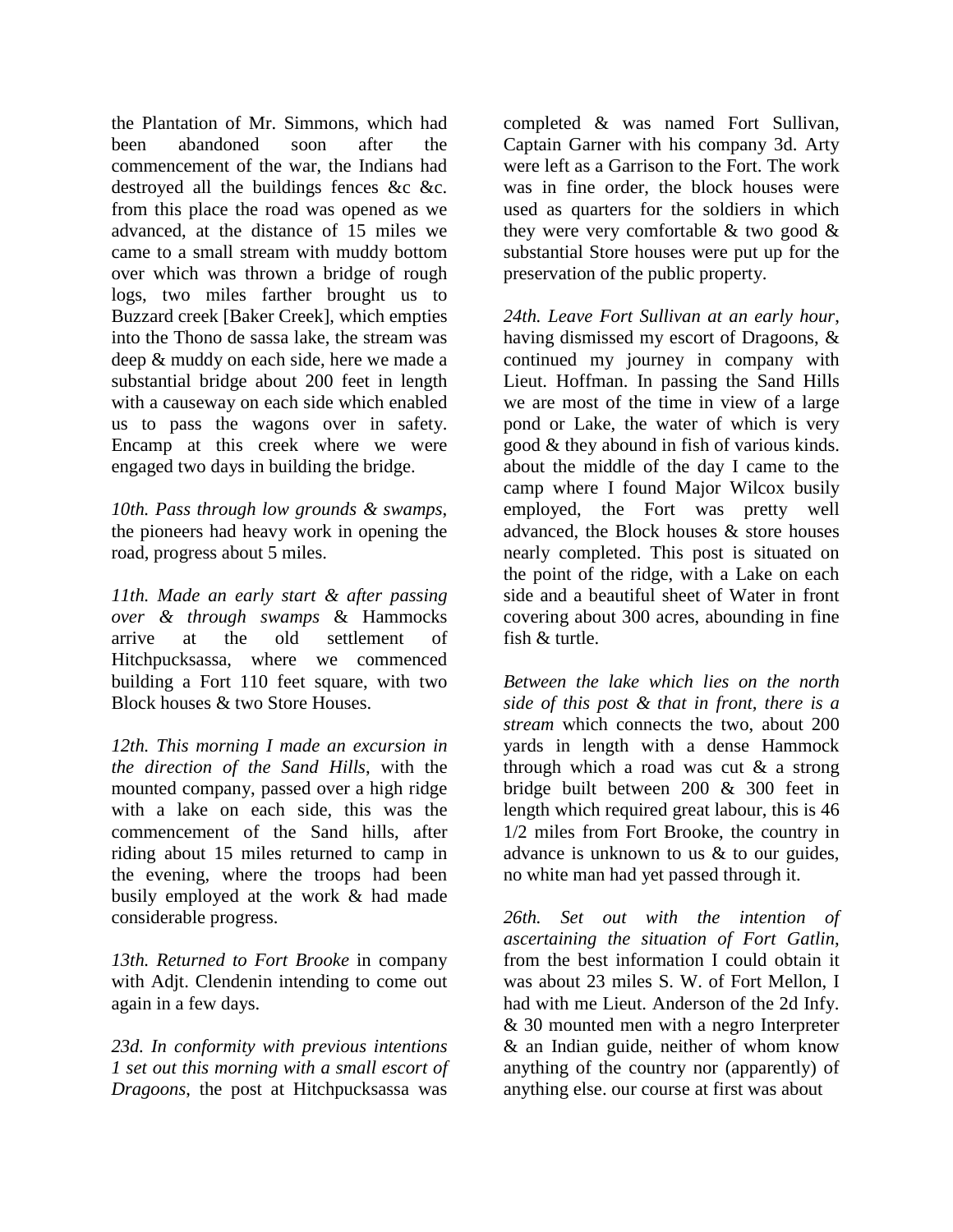accompanies as far as the anutt laga Hammack by captain South of the 1th f with his company, who was directed to establish a past at this paint, I reached Fort Brooks and the set of Disember, where I fecend about 260 Indians & migraig a peniblish for misgration, Captain Alexandre had not return to from the Sangleal to which he had been sent by Gent Toylor with a rien to prevail on the hastile mexical to comment . The commend at Fort Bracke being small Lared desirios that the captain should return with his company before I should let out on the duting a foigh is me leg the getters, I dern a it hardly safe to leave the past without a sufficient force for its protection while there was so large a number of holians Anynois, some of whom, it was believed were not too will dispose bowers, as-Major M. Clentack with four campanies of the 3° Rift. of artilling, anis to at Tamps Bay about the middle of Dur. which with the three componery of Infortry made the common appear large an paper, it must be understood, however, in speaking of companing. That non-of them were complete the artilling averaging about forty, & the Infantry a letter are fifty over to a company On the 2nd of January 1839. Three companing of arty d two of wife march & aut in the direction of Hitchpackaspe, with Brist Major Wilsof & Sjain ? Then in the exercise

**A reproduction of page two of Lt. Col. Alexander Cummings' report of June 10, 1839 to Brig. General Zachary Taylor, Commanding Army of the South, Tampa Bay. Cummings writes, "I reached Fort Brooke on the 8th of December, where I found about 260 Indians & negroes assembled for emigration, . . . I deemed it hardly safe to leave the post without sufficient force . . ."** *(Reproduction of the document from the National Archives courtesy of the author.)*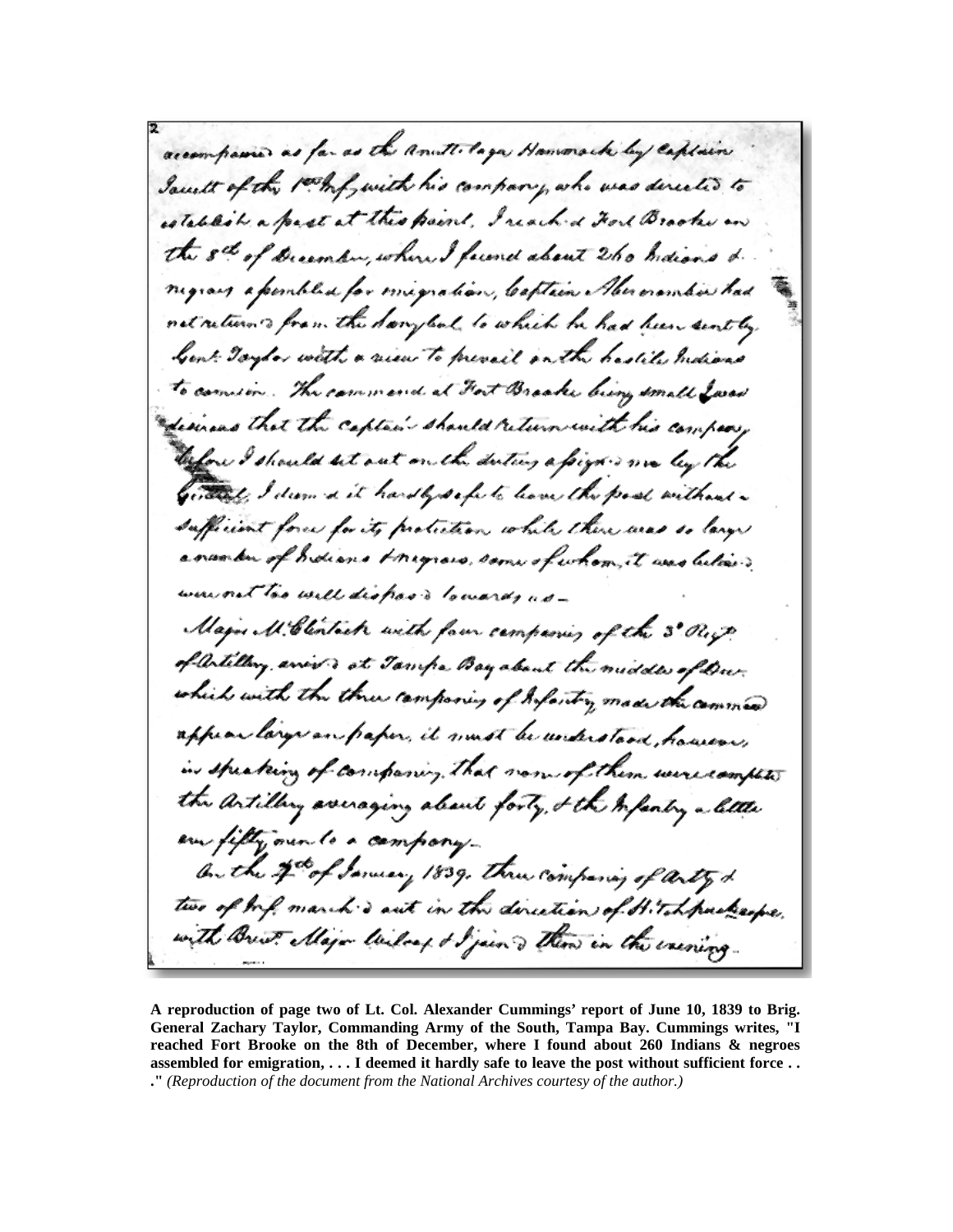N. F. & continued so bearing a little to the north all day, passed two streams within the first 4 miles & two others at the distance of 15 & 20 miles all of which would require bridging.

*27th. At 12 Oclock struck Genl. Jesup's road which passes down to To hop ke laga*, on which we travelled four of five miles after leaving this road discovered a large trail of mounted men who had recently passed in the direction of the Big Cypress.

*Owing to the ignorance of the guide* we were led out of our way & passed on the north side of lake Ahapopka, on discovering this mistake, I concluded to go on to Fort Mellon, the Hammock which leads off from the north cud of the lake, is about a mile wide, in passing through which we crossed two small streams of clear running water. encamp on the bank of a handsome creek about 30 feet wide which our guide said was the outlet of Ahapopka Lake.

*28th. Pass through several Hammocks some of which are wet & boggy*, about noon came to a handsome stream about 25 yards wide with a thick Hammock on each side, which was difficult to penetrate owning to large vines & cypress knees. The ground also, was deep & boggy, this stream rises or rather issues from a spring a short distance above the crossing. arrive at Fort Mellon at Sundown. I only remained at this post one night, it did not strike me as a favourable location for health, the place being low & the country immediately round it wet & muddy.

*29th. Set out on my return taking the south side of Lake Ahapopka*, to Fort Maitland 14 miles the direction is nearly south, here we left the road & took a course West, South West, without a trail. in camp at a pond of bad water.

*30th. About two & half miles, brought us to Genl. Jesup's road*, which we struck at the South end of Lake Ahapopka, continued our course about two miles farther when we came to our trail outwards, about 8 miles farther encamp between two ponds which afforded protection to our front & rear, on a handsome knowl of land, and only required a Sentinel on each flank.

*31st. Arrived at Camp where Major Wilcox had completed the Fort which he named Fort Cummings.* 

*Leaving one Company of Artillery at this post* under the command of Lieut. Bragg, I directed Major Wilcox to proceed in the direction of Fort Maitland & establish another post between twenty & thirty miles in advance of Ft. Cummings & to build bridges over the Streams which he has done, the station is named Fort Davenport.

*Each of these three posts* viz. Fort Sullivan 26, Ft. Cummings 46 1/2, & Fort Davenport 66 1/2 miles from Fort Brooke is Garrisoned by one company of Artillery (3d. Regt.) & is commanded respectively by Capt. Garner, Lieut. Bragg & Lieut. Wyse & have so far proved healthy.

*Between Fort Brooke & Fort Davenport* there has been six strong bridges build besides causeways.

*The distance from the Gulf to the St. Johns by this route is 120 miles* over a sandy pine barren most of the way, the numerous lakes gives the country a picturesque appearance, along the borders of these lakes & on the small streams, there are thick Hammocks, some of which afford good land for cultivation but I should think it impossible that anything like a dense settlement can ever be formed on this route.